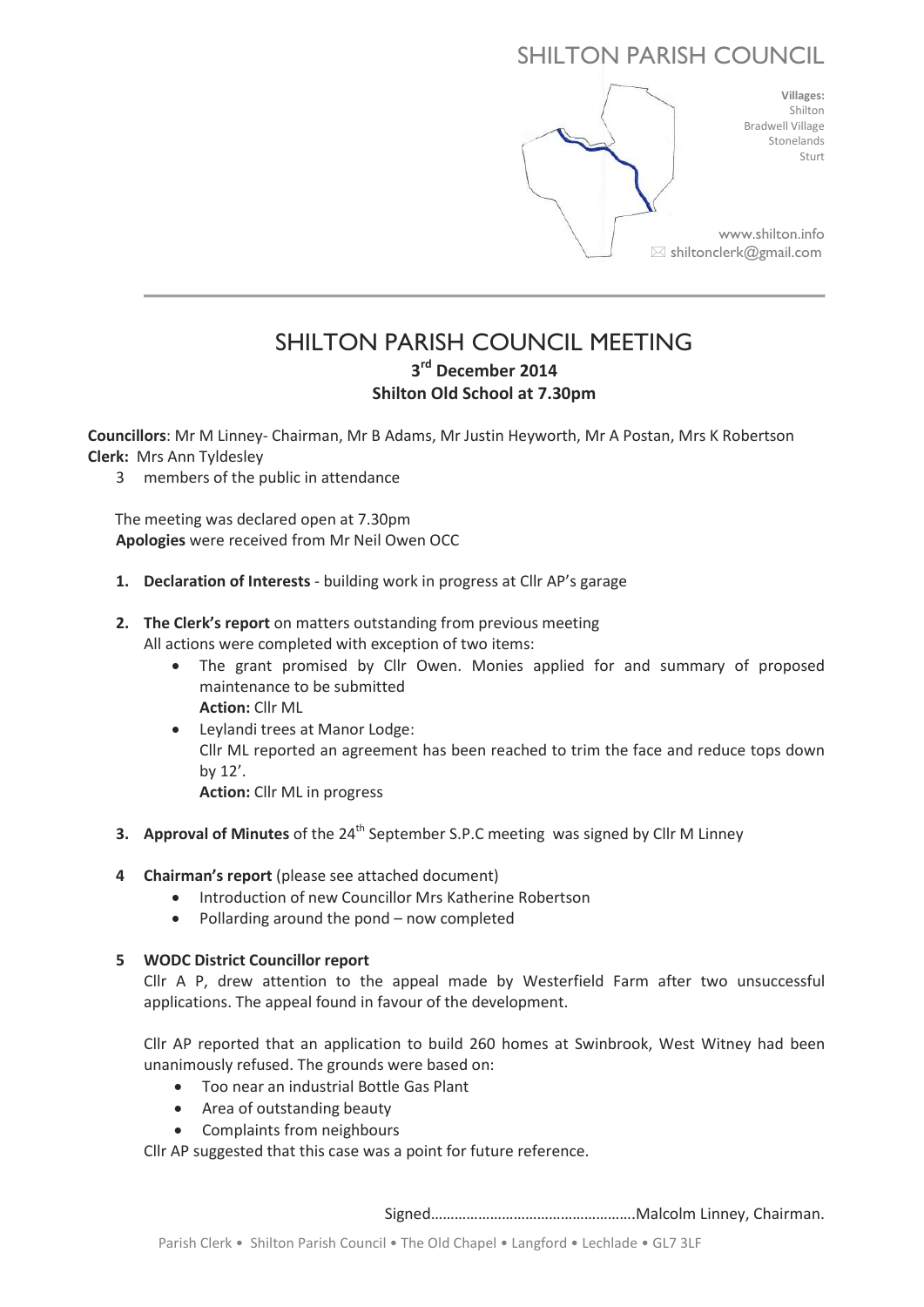#### **Continued…….**

# **6 Public Consultation**

Comments were made regarding the recent collision with the bollards outside Fyfield Cottage. The subject of traffic calming was raised once again and what form would it take? Cllr AP responded that OCC Highways, WODC and SPC have agreed:

30mph through the Dip –with the erection of traffic calming fences/gates

- 20mph limit through the village.
- David Wilson Homes agreed to pay for the work as agreed in the original specification of works

Work has begun on the Shilton link road which will be known as Price Way

Cllr AP has objected to the proposed street lights which would contribute to increased light pollution. He confirmed that they now will be low height level.

# **7 Business Items**

# **7.1 Draft Budget 2015/2016**

The Council agreed in principle.

Cllr ML asked for two additional amendments to be considered:

- Increase the allowance for proposed Parish office from £1200 to £1600
- Increase Church Yard grass strimming from £400 to £600

Cllr ML stated that he had applied a contingency allowance of £1552.51 Cllr ML recorded that the one-off proposed contribution of £20.00 per Parish dwelling, designed to provide funds for flood prevention, would not now need to be charged in 2015. Proposed by Cllr JH and seconded by Cllr AP

# **7.2 Flood defence**

The overall project came in under budget leaving a balance of monies. A discussion was held as to what should be done with the accrued funds. It was agreed that they would be ring fenced.

Cllr ML stated that contributors to the fund should be given the option of either the residue of their contribution returned or they could to opt to leave it in the fund for future flood prevention work.

Cllr JH declared that the balance should be placed in a new, dedicated bank account for future flood defence projects.

#### **7.3 Grant applications**

With reference to Shillbrook Conservation there were some legal developments.

Cllr JH proposed that a professional survey should be carried out. Although some monies could be available, it was agreed an approach should be made through O.C.C for £20k.

This would enable a professional company to produce a survey and giving a view of the implications of such a development. Cllr KR seconded.

**Actions:** AP to apply for the grant of £20K

#### **Website**

AT reported that the website was fully operational at www.shiltonparishoxon.co.uk

**8. Local services and amenities** – no comment

Signed………………………………………Malcolm Linney, Chairman.